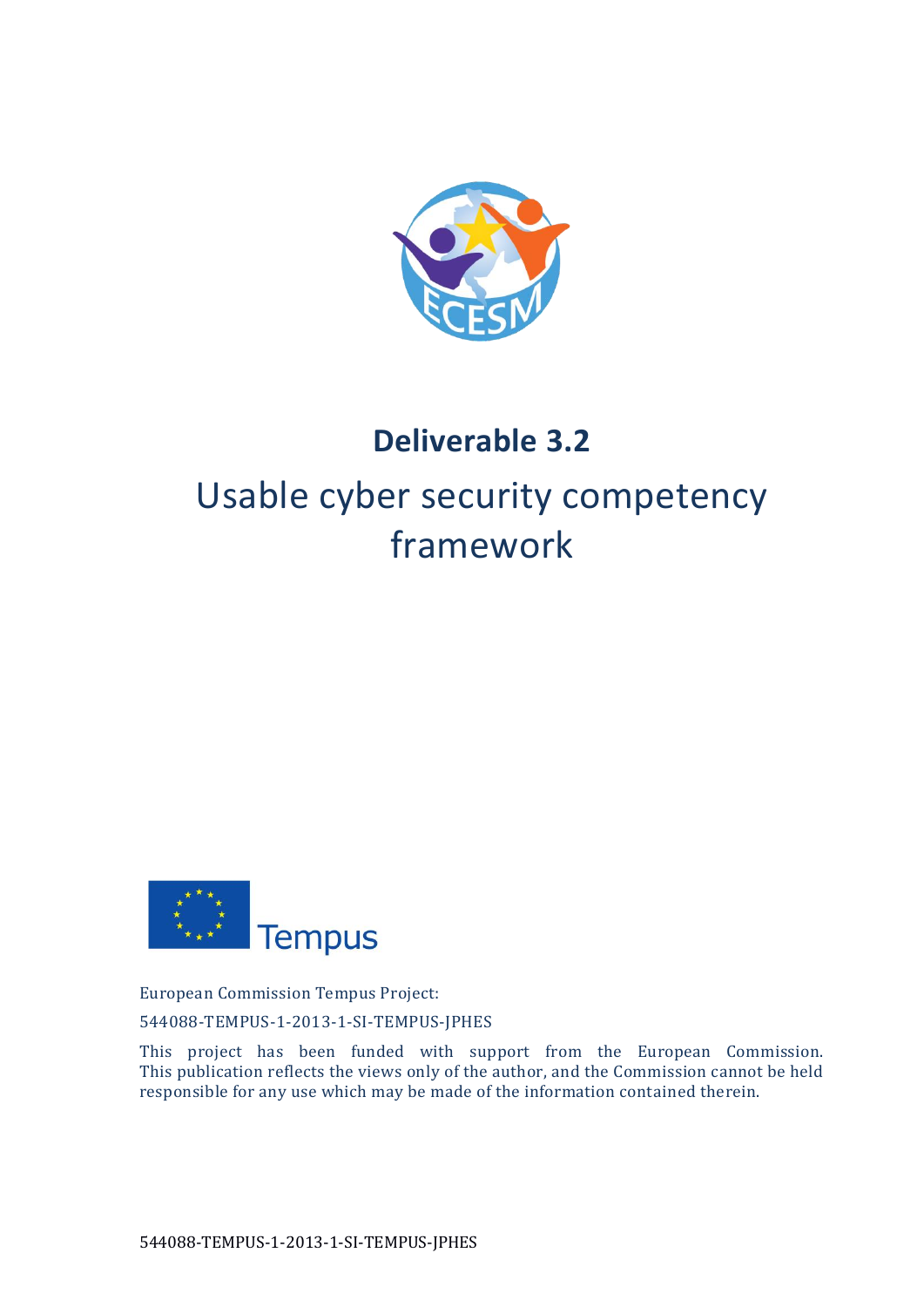



## **Table of content**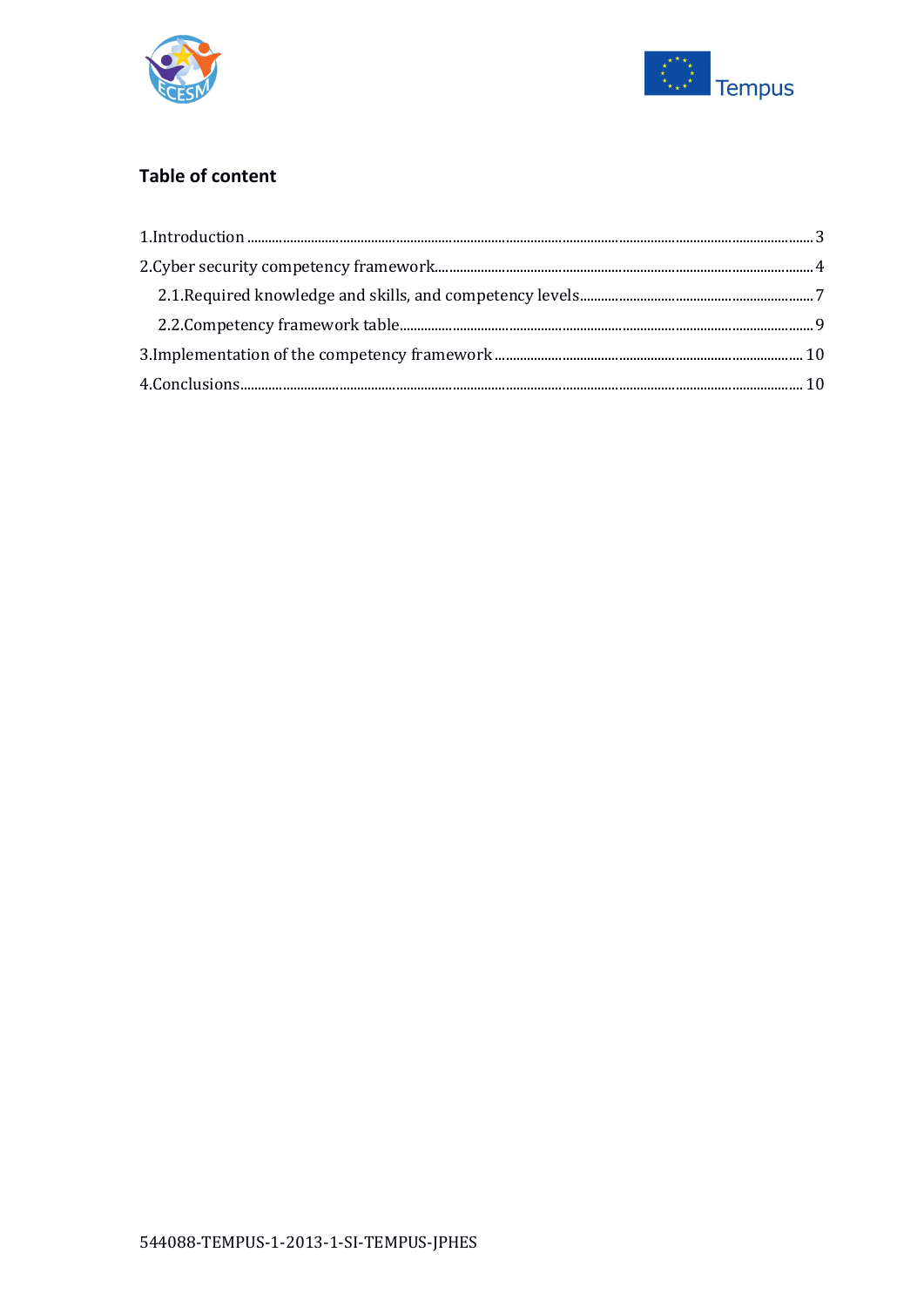



#### <span id="page-2-0"></span>**1. Introduction**

Both public and private organizations increasingly rely on data networks for business, commerce and protection of sensitive information, and the frequency, sophistication and impact of cyber attacks are continuously rising. In 2014, crime involving computers and networks has cost the world economy more than \$445 billion. No organization is immune to cyber security threats: in recent years successful attacks struck leading companies in retailing (Target and Neiman Marcus), finance (JPMorgan Chase), and technology (eBay, Adobe and Snapchat), just to name a few<sup>1</sup>. The nature of a cyber attack may substantially vary, but it is possible to identify seven major causes of cyber security breaches<sup>2</sup> (reported in casual order):

- Users not keeping up with new tactics
- Underestimating cyber criminals
- Loss of mobile devices
- Mobile devices as ideal entry points
- Naive end-users and disgruntled employees
- No perimeter to protection
- Lack of a layered defense

Investing in wide-scale cyber security is nowadays a priority for all companies, but this list makes perfectly clear that most (not to say all) vulnerabilities could be easily addressed by a proper and systematic approach to cyber security. However, as managers and boards increasingly realize, this is only possible relying on a highly skilled and trained cyber security workforce.

Technological solutions, in fact, are completely useless and unreliable in absence of cyber security professionals capable of putting them in practice effectively and of keeping users and less qualified employees aware of cyber threats. The cyber security field is on the rise and the demand for IT specialists (especially security experts) often exceeds the supply. To clearly identify the scope of cyber security and the competencies that employees at different level must demonstrate is therefore fundamental both to allow better hiring strategies and to implement proper internal training.

The purpose of Dev. 3.2 is to create an usable cyber security competency framework that, based on the outcome of Dev. 3.1, defines proper actions to provide highly skilled workers and specialists for cyber security at adequate places within organizations. To this end, it is critical to identify guidelines for definitions and standards in order to measure and assess the cyber security workforce with any consistency. The competency framework will facilitate the identification of training needs and guide the design of a professional development program, that will be fully developed in Dev. 3.3.

Defining and measuring effectiveness, especially the performance of workers, is a critical part of managing an organization. The problem is to understand what to measure exactly: the main

1 http://fortune.com/2014/06/17/is-a-cybersecurity-bubble-brewing/

2

http://www.cisco.com/c/dam/en\_us/solutions/industries/docs/retail/verizon\_2014 \_breachreport.pdf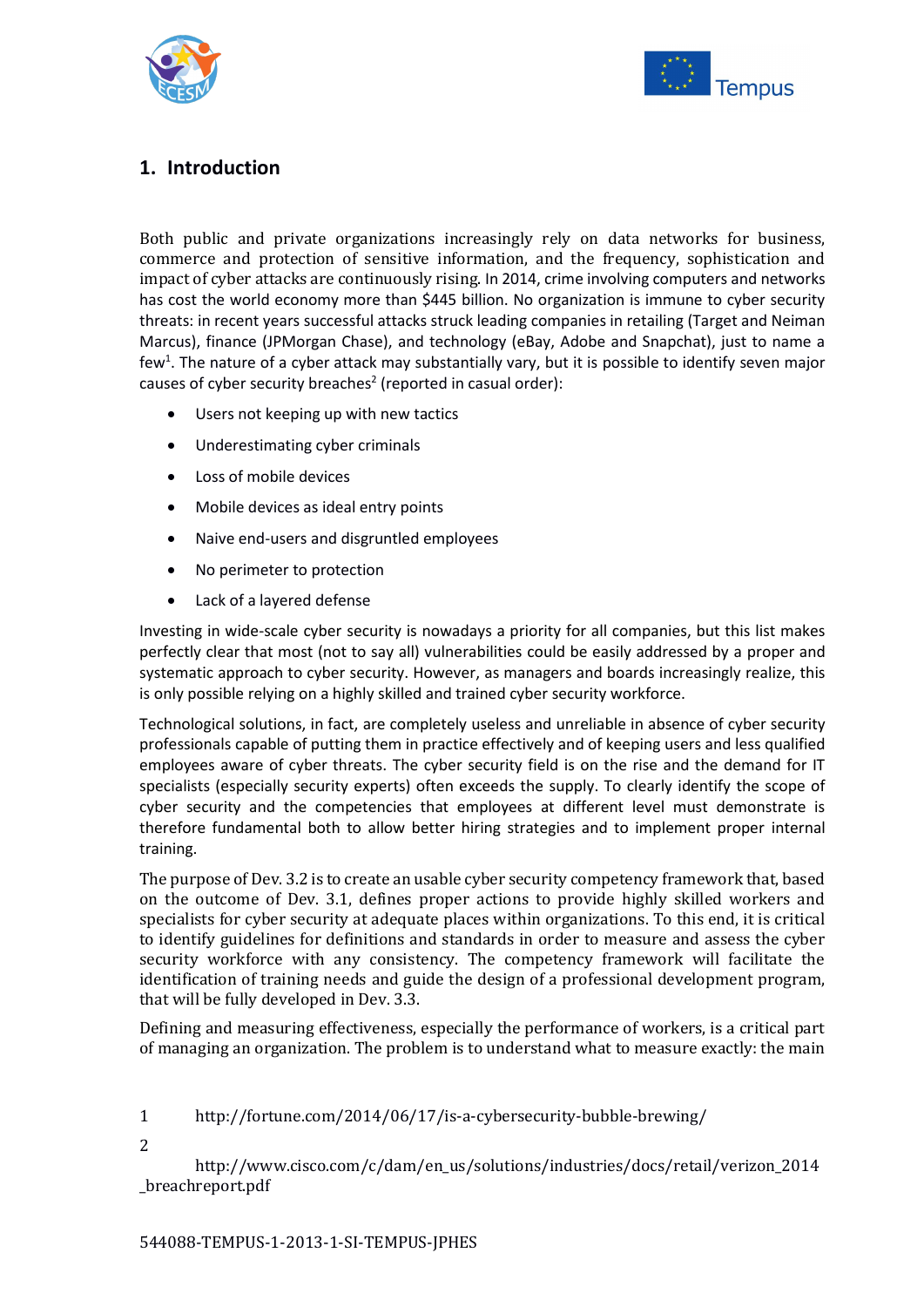



issue is to find proper ways to define the skills, behaviours, and attitudes that workers and applicants need to perform their roles effectively, to comprehend whether they are qualified for the job.

Formal education, on-the-job training, years of experience, personal characteristics are all important factors to determine the expertise and competence of an employee. Nevertheless, none of them seems sufficient to describe an ideal set of behaviours and traits needed for any particular role. Nor do they guarantee that individuals will perform to the standards and levels required by the organization.

To approach this problem in a systematic way, we need to link individual performance to the goals of the business, that is, to identify integrated knowledge and skills that an employee need to perform a job effectively. More precisely, we need to formally identify a list of "tasks", "roles", "competencies" and "competency levels", and to map each role in the organization with the tasks it is responsible for, and with the competencies such tasks require, identifying the level of familiarity required for each of such competencies. This way, organizations have a powerful instrument to evaluate the readiness of a worker for a specific role, to delineate customized training activities to fill possible educational gaps, and to recruit and select new staff more effectively.

#### <span id="page-3-0"></span>**2. Cyber security competency framework**

Aiming at building a highly skilled and competitive cyber security workforce for Montenegrin public and private organizations, first of all we need to provide them with instruments to identify clear and universally recognized core competencies for cyber security professionals. A competency is defined as "a group of related skills and abilities that influence a major job function, indicate successful job performance, are measurable against standards, and are subject to improvement through training and experience"<sup>3</sup>. To establish a cyber security competency framework we therefore need to:

- Define cyber security knowledge and skills required for each managerial and technological task in public and private organizations that need to deal with data and assets possibly exposed to cyber threats
- Identify specific cyber security competencies, in the form of sets of cyber security topics
- List several competency levels, going from knowledge and comprehension, to application and evaluation
- Map roles to tasks and competencies, with corresponding required competency levels
- Synthesized the mapping into a clear and detailed competency framework table
- Finally, propose courses and delineates courses structure to implement such framework

Overall, this process allows us to provide a fundamental instrument for organizations to manage cyber security efficiently and effectively within their employees, and for the project consortium to identify suitable training activities to guarantee a globally competitive cyber security workforce.

3 http://www.careeronestop.org/competencymodel/userguide\_competency.aspx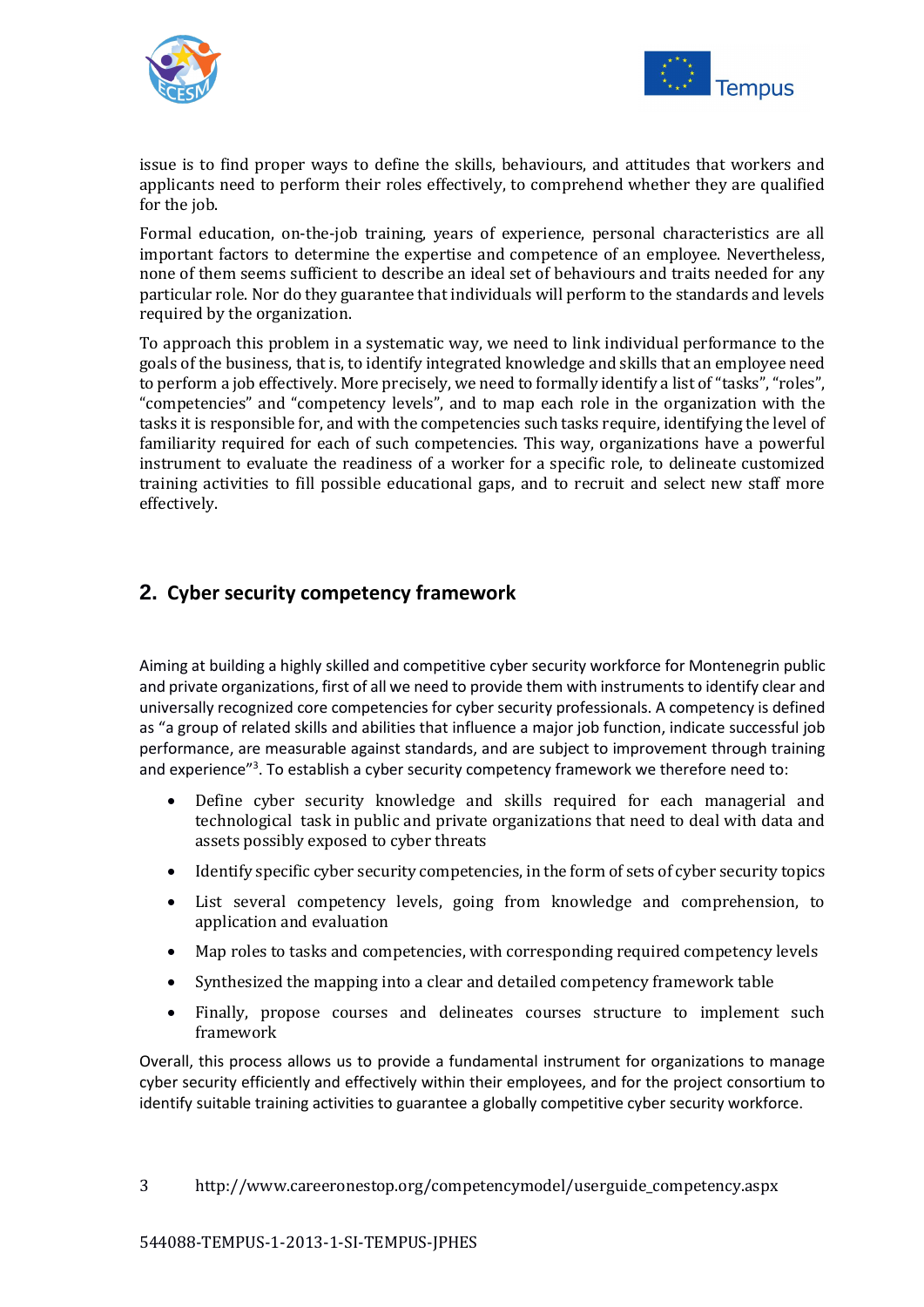



Of course, a similar work follows other remarkable examples, especially in EU and other western countries. Probably, the most relevant effort in this direction was put in practice by the US government that through the National Initiative for Cybersecurity Education (NICE) and the Department of Labor (DOL) developed standardized professional requirements for cyber security.

Significantly, we observe that only national governments are in a position to lead national cyber security efforts that involve all national stakeholders. In addition to putting in place functional measures to counter cyber security threats, governments have the central task of establishing, among all stakeholders, a common awareness and understanding of cyber security as well as a common recognition of each stakeholder's roles and responsibilities.

This is a further proof that the role and responsibility of governments in cyber security is extensive, and is not limited to well known aspects such as (i) policy making, (ii) organizational structures (including institutional organization and coordination, incident management, cyber security readiness assessment, etc.), (iii) capacity building, (iv) establishing legal measures, and (v) fostering public-private sector collaboration and industry guidelines. Due to the wide range of threats and vulnerabilities on different sectors of cyber security, a large number of national governments assume a variety of roles and carry an extensive range or responsibilities that include citizen and professionals capacity-building.

In the US, the NICE proposed a National Cybersecurity Workforce Framework, that defines seven categories of typical job duties, covering cyber security work in 31 speciality areas across industries, organizations, and job types<sup>4</sup>. For each of such areas, the Framework clearly identifies knowledge, skills, and abilities that professionals must demonstrate to perform their job tasks effectively. The seven categories, that correspond to typical cyber security professional positions, are the following:

- *Securely provision*: responsible for conceptualizing, designing, and building secure IT systems
- *Operate and maintain*: responsible for providing support, administration and maintenance necessary to make IT systems secure without affecting effectiveness and efficiency
- *Protect and defend*: responsible for identification, analysis, and mitigation of threats internal to IT systems or networks
- *Investigate*: responsible for investigation of IT systems and networks aimed at identifying suspect events, potential crimes and digital evidences
- *Collect and operate*: responsible of specialized denial and deception operations and collection of cyber security information that may turn useful to develop intelligence
- *Analyze*: responsible for highly specialized review and evaluation of incoming cyber security information to determine its usefulness for intelligence
- *Oversight and development*: responsible of providing leadership, management, direction, and development needed to allow individuals and organizations to effectively conduct cyber security work

http://csrc.nist.gov/nice/framework/national\_cybersecurity\_workforce\_framework\_0 3\_2013\_version1\_0\_for\_printing.pdf

4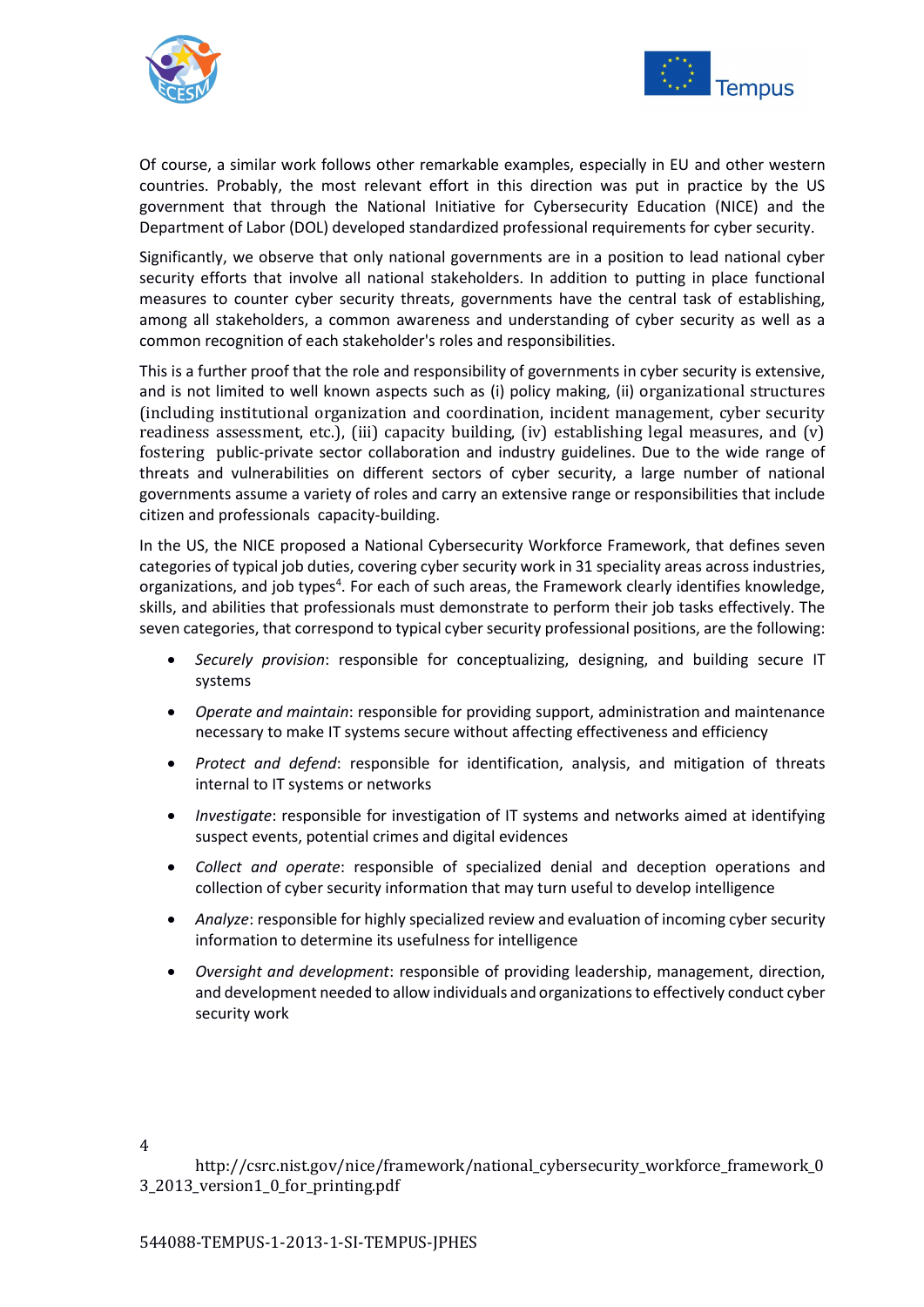



Based on the NICE Framework, the US DOL developed a Cybersecurity Industry Competency Model<sup>5</sup>. The Model can be considered an expansion of the Framework, in that it includes competencies required at various career tiers, not necessarily related to cyber security, but somehow needed to safely interact with cyber space. The DOL Model shows different tiers as building blocks of a "cyber security professionals pyramid", covering all categories from entry-level to senior leader. While tiers one to three comprehend generic "personal effectiveness", "academic" and "workplace" competencies, higher tiers show that is needed for "industry-wide technical", "industry-sector functional", till "management" and "occupation-specific" competencies.

Finally, before discussing the development of our competency framework for Montenegro, it is important to keep in mind that despite the government is reasonably expected to provide private organizations with instruments to train and hire highly skilled professionals, the involvement of the private sector in the process is essential.

ICT infrastructures are in fact for the most part owned and operated by the private sector in the large majority of countries worldwide, including the EU, and private companies are typically the first to adopt technological changes and assess its associated vulnerabilities. On an individual basis, businesses are expected to implement an adequate level of cyber security safeguards into their business practices. On a collective level, the private sector has an important role to play in its own right and in cooperation with government in developing any national cyber security effort, including cyber security business norms, standards and codes of conduct, as well as in identifying and encouraging the adoption of good practices or, as in this case, the development of precise competencies schemes.

#### <span id="page-5-0"></span>**2.1. Required knowledge and skills, and competency levels**

Organizations should identify and develop engineers, technologists, and security professionals who perform reliably under pressure, think together creatively, regroup adaptively, adjust swiftly to changing tactical conditions, and learn quickly from mistakes and failures.

If we study the workforce as a pyramid to measure the knowledge and skills anchored in cybersecurity the pyramid can divide in to three sections: Experts, Professionals and Entering the Field. See Figure 2.2

5 http://www.careeronestop.org/competencymodel/competencymodels/cybersecurity.aspx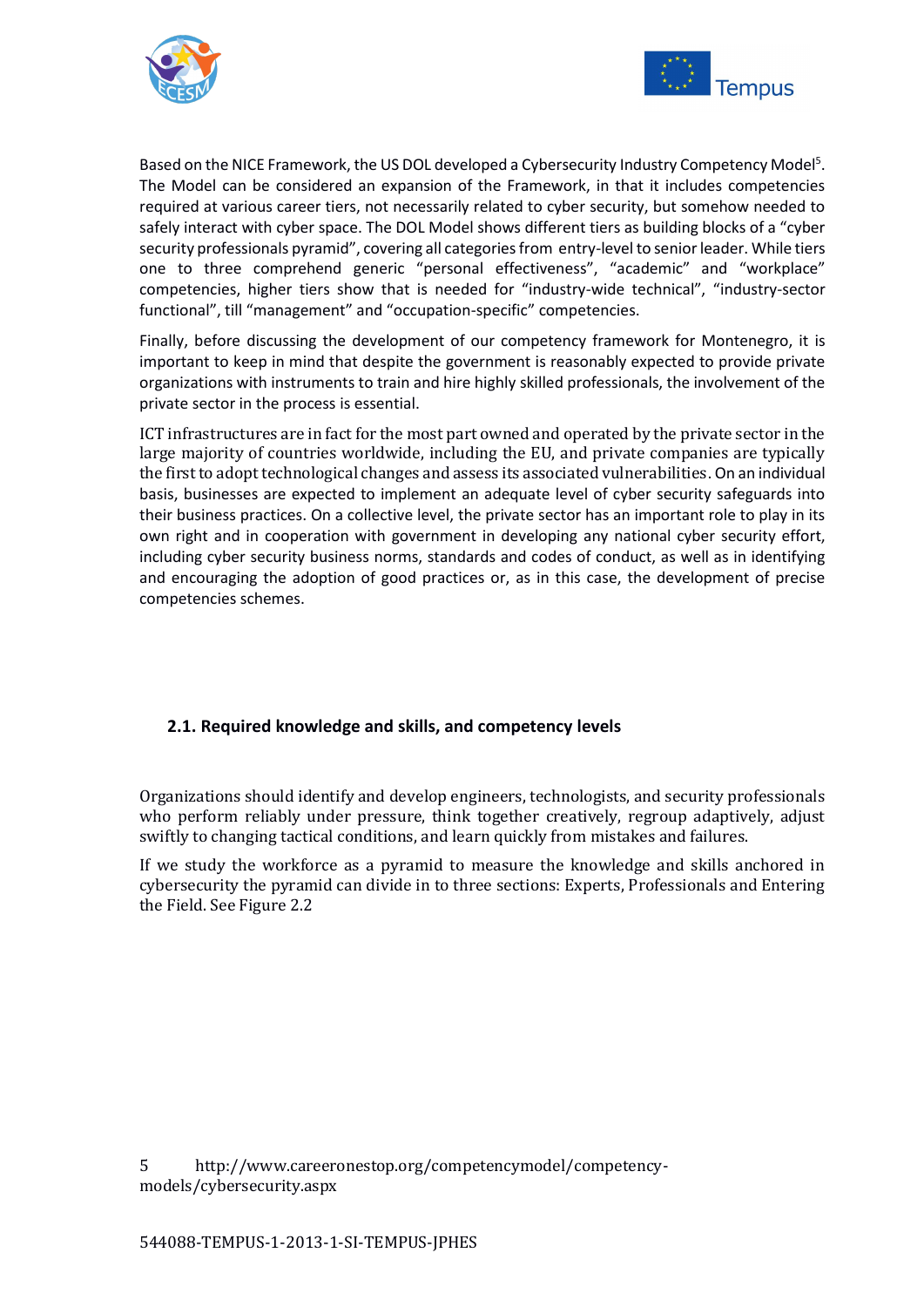

Figure 2.2: Workforce as a pyramid

Experts: difficult to discern real experts from generalists

Professionals: There are not enough qualified professionals to meet the needs across the public and private sectors.

Entering the field: New workforce candidates in traditional educational pipelines are hard to attract and must be developed.



Assessing an individual's ability to apply knowledge we have to evaluate a methods, tools, and perform tasks with skill to meet their responsibilities, and decisions incident to their position:

Positions that have the primary responsibility, either directly or through communications with others, for the implementation of cyber security practices.

Positions directly responsible for complying with program standards, system standards, or regulatory requirements.

Across the chain of technology (designers, integrators, asset owner/operators, thirdparties/services)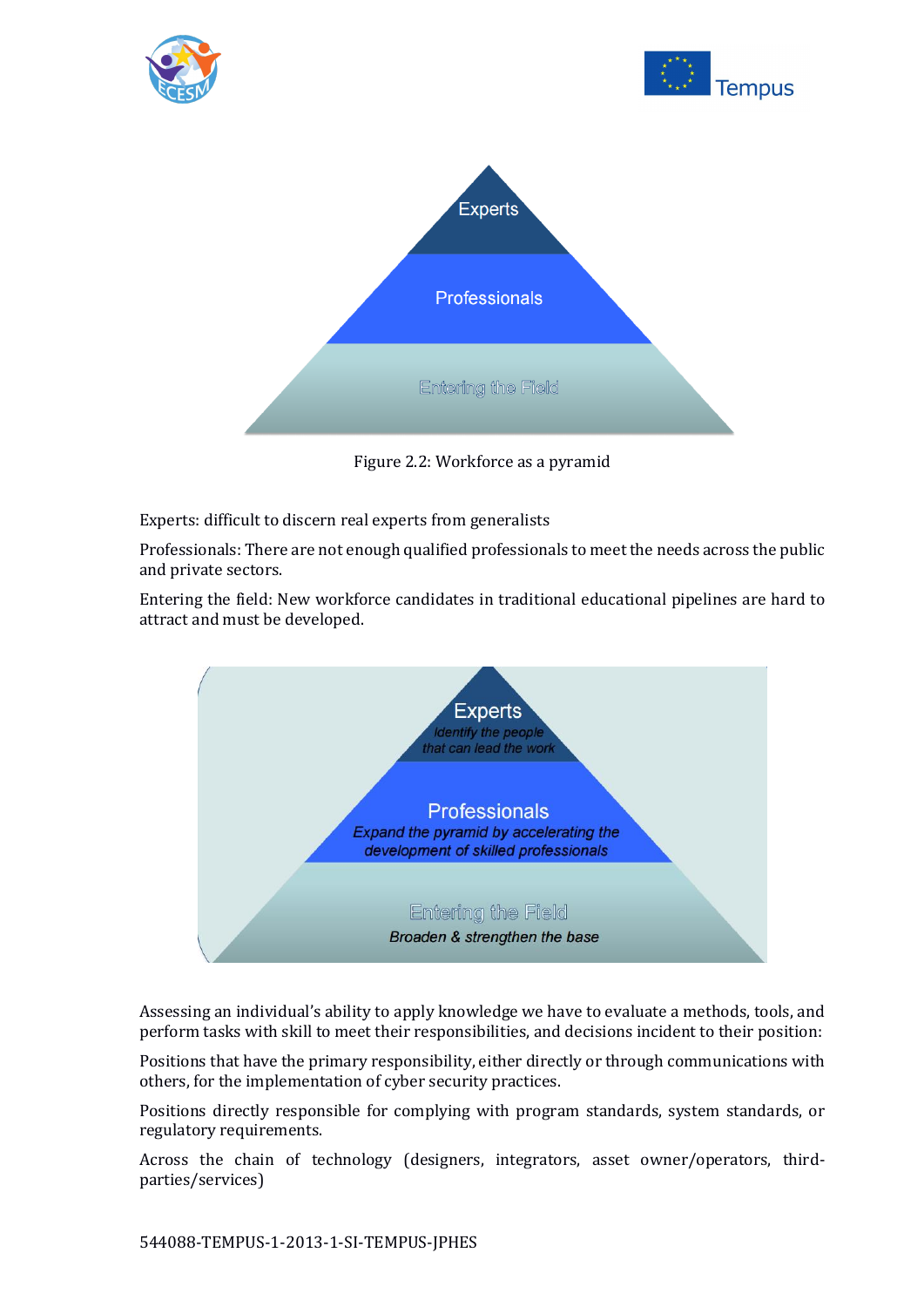



The Science of Cybersecurity Skill Assessment & Development can be measured by:

- 1. Competency model development
- 2. Assessment instrument development and validation
- 3. Aptitude vs. achievement testing

Assessing cybersecurity skills and competencies are important to identify required knowledge, skills and competency levels. Following assignment would prove methodology which is accepted internationally by intuitions of higher learning publishes in 23 languages. To complete the assignment the interviewer would compose questions similar to the samples below. Once it has been completed a simple check in the appropriate box will help record the assignment for reporting.

| <b>Skills and Competency Assignment Scale</b> |                          |                 |                        |               |                   |  |  |  |
|-----------------------------------------------|--------------------------|-----------------|------------------------|---------------|-------------------|--|--|--|
| L1. Knowledge                                 | <b>L2. Comprehension</b> | L3. Application | <b>Analysis</b><br>L4. | L5. Synthesis | $L6$              |  |  |  |
|                                               |                          |                 |                        |               | <b>Evaluation</b> |  |  |  |

Sample questions:

- L1. Are you aware of the subject, tell about it?
- L2. Can you explain the subject?
- L3. Tell me how you would apply this knowledge?
- L4. How would you perform root0cause-analysis related issues?
- L5. How would you apply lessons learned to re-design the approach?
- L6. How would you assess the effectiveness of your applied strategy?

#### <span id="page-7-0"></span>**2.2. Competency framework table**

| <b>Domain</b>              | <b>Subject</b>               | <b>Assignment Rating</b>                                                                     |  |  |  |  |  |
|----------------------------|------------------------------|----------------------------------------------------------------------------------------------|--|--|--|--|--|
| <b>Security Leadership</b> | Program management           | L <sub>2</sub><br>L <sub>3</sub><br>L <sub>5</sub><br>L <sub>6</sub><br>L1<br>L <sub>4</sub> |  |  |  |  |  |
|                            | incident<br>Lead<br>security | L <sub>2</sub><br>L <sub>3</sub><br>L <sub>5</sub><br>L <sub>6</sub><br>L1<br>L <sub>4</sub> |  |  |  |  |  |
|                            | response team                |                                                                                              |  |  |  |  |  |
|                            | Manage vulnerabilities       | L <sub>3</sub><br>L <sub>2</sub><br>L <sub>5</sub><br>L1<br>L4<br>L <sub>6</sub>             |  |  |  |  |  |
|                            |                              |                                                                                              |  |  |  |  |  |
| <b>Security Governance</b> | <b>Engage Stakeholders</b>   | L <sub>2</sub><br>L <sub>3</sub><br>L <sub>5</sub><br>L <sub>6</sub><br>L1<br>L4             |  |  |  |  |  |
|                            | <b>Allocate Resources</b>    | L <sub>2</sub><br>L <sub>3</sub><br>L <sub>5</sub><br>L1<br>L4<br>L <sub>6</sub>             |  |  |  |  |  |
|                            | Manage external inquires     | L <sub>3</sub><br>L <sub>2</sub><br>L <sub>5</sub><br>L1<br>L4<br>L <sub>6</sub>             |  |  |  |  |  |
|                            |                              |                                                                                              |  |  |  |  |  |